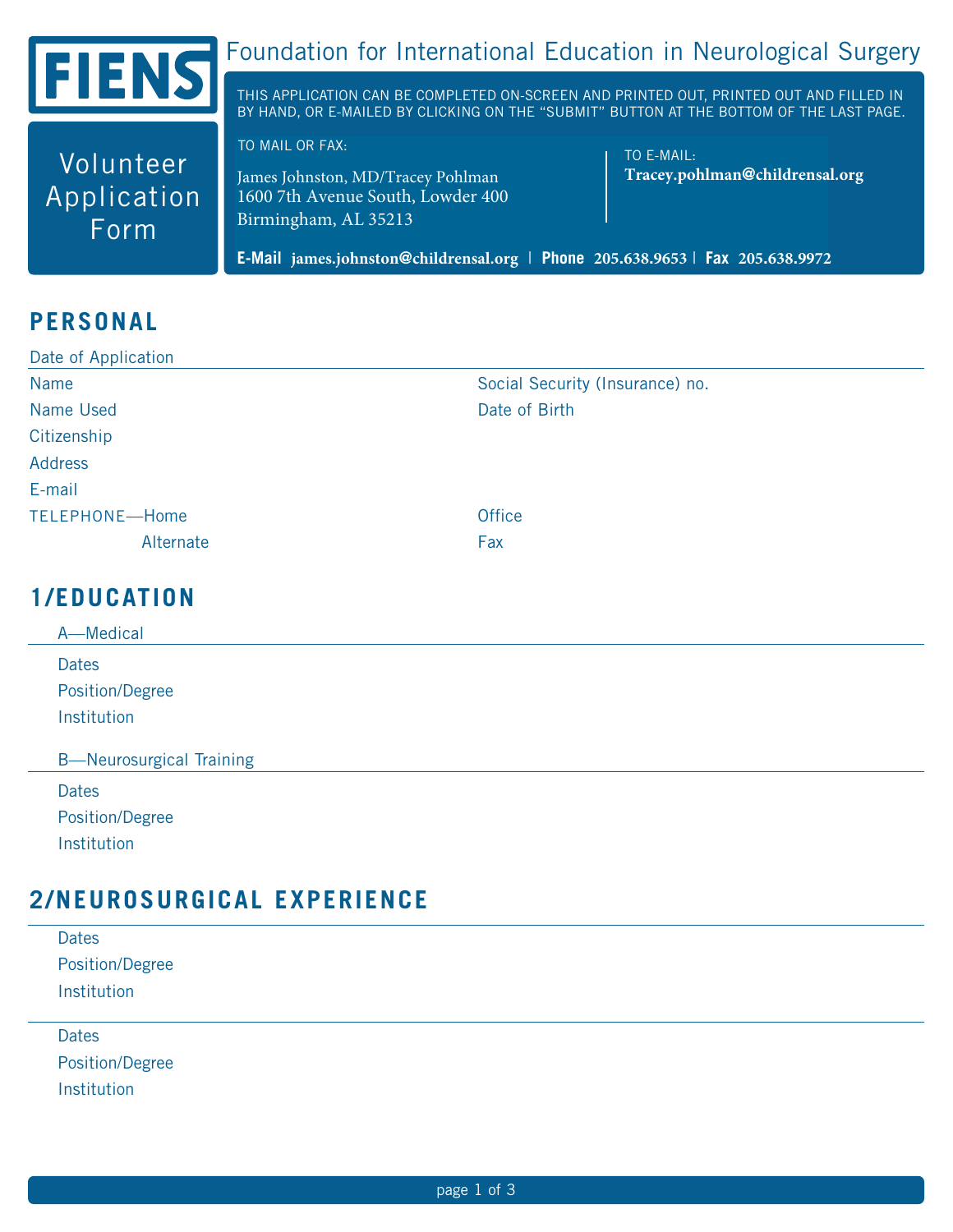## **3/TEACHING APPOINTMENTS HELD**

#### **4/OTHER TEACHING EXPERIENCE**

| Dates       |
|-------------|
| Position    |
| Institution |

| Dates       |
|-------------|
| Position    |
| Institution |

#### **5/SOCIETY MEMBERSHIPS**

| Dates     |  |
|-----------|--|
| $O = 1.4$ |  |

Society Name

Dates

Society Name

## **6/MAJOR CLINICAL INTERESTS**

#### **7/MAJOR RESEARCH INTERESTS**

# **8/LANGUAGE SKILLS**

## **9/TRAVEL EXPERIENCE**